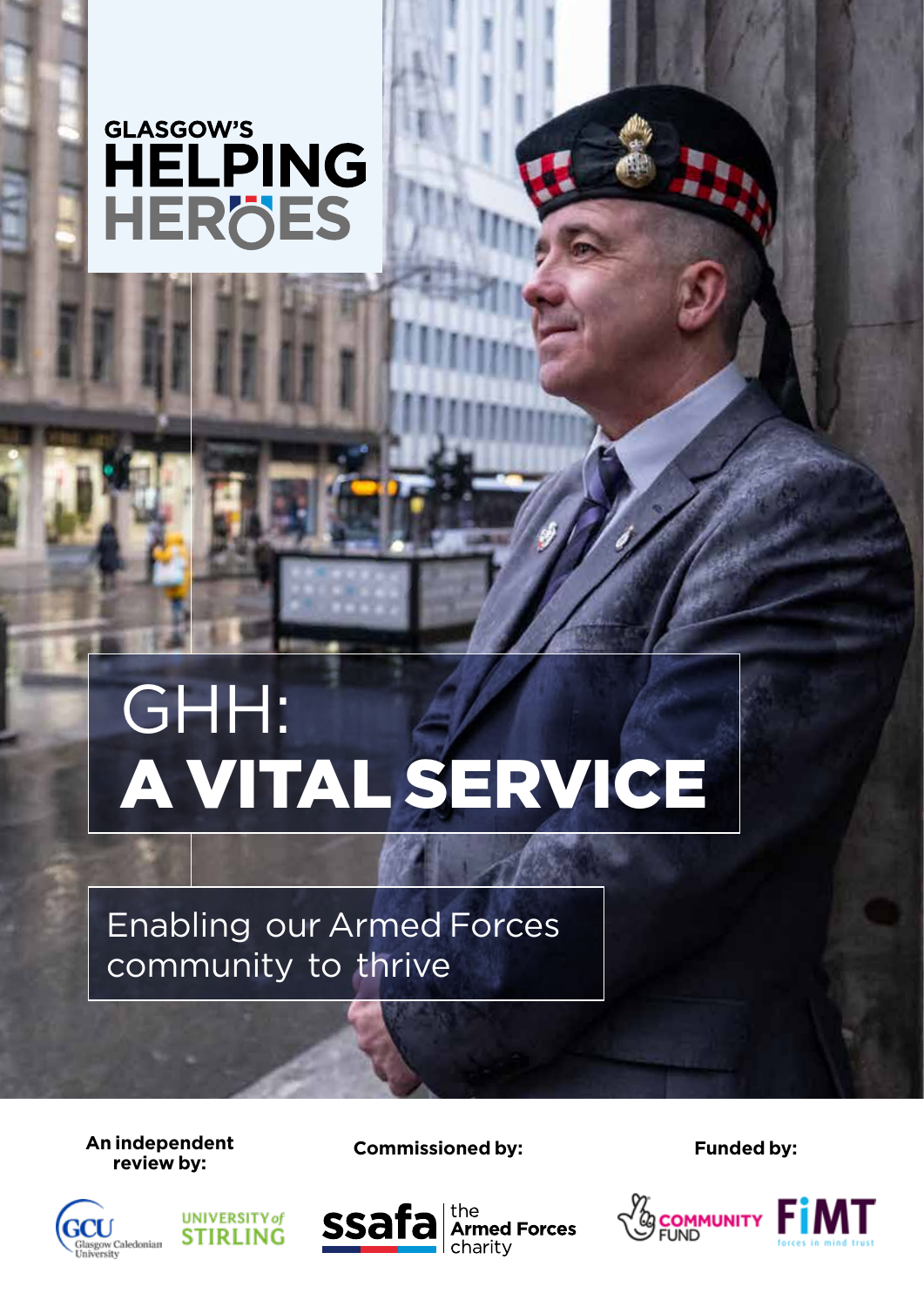# Glasgow's Helping Heroes, provides advice personnel, veterans and their families in Glasgow, including assistance to address housing and homelessness, employability and training, financial issues, welfare benefits and health issues. The service was established in 2010 following a City Council review of the

and support on issues affecting service support provided to the Armed Forces community by the local council.

Glasgow's Helping Heroes (GHH) is a SSAFA, the Armed Forces charity service run in partnership with Glasgow City Council. Since its inception it has supported 2,210 veterans, service personnel and their families across the city. The service works closely with a range of organisations across the city, to deliver coordinated support and ensure that beneficiaries do not fall through the cracks between agencies.

Well, it's gave me a.... a reason for living, that's maybe a wee bit extreme, but true... they gave me a reason to keep going. I went from really down to quite happy."

- **Opening Statement**
- **Executive Summary**
- **Key findings**
- 10 Key recommendations
- 12 Reflections

The GHH team also has a range of experience and expertise in areas of particular importance for GHH beneficiaries, such as housing and financial support from Armed Forces benevolent funds. The team also draws on members' direct experience of military life, with some employees having served in the Regulars or Reserves. SSAFA believes that the GHH model is delivering transformative change for beneficiaries and that there is potential to replicate the approach in other areas, with a substantial Armed Forces community population. To provide evidence for any potential replication and better understand the essential elements of the model, SSAFA secured grant funding from Forces in Mind Trust and commissioned a rigorous and independently verified evaluation of the GHH service.

Researchers from the University of Stirling and Glasgow Caledonian University were commissioned to conduct the two-year evaluation into SSAFA's Glasgow's Helping Heroes service. The research aimed to analyse the impact of GHH on its beneficiaries and develop an improved framework for future monitoring and evaluation. The final report achieves these aims and identifies lessons and recommendations for GHH and for the wider sector.

The following is a summary of the research findings.

- [GHH Beneficiary, interviewed for the study]

# CONTENTS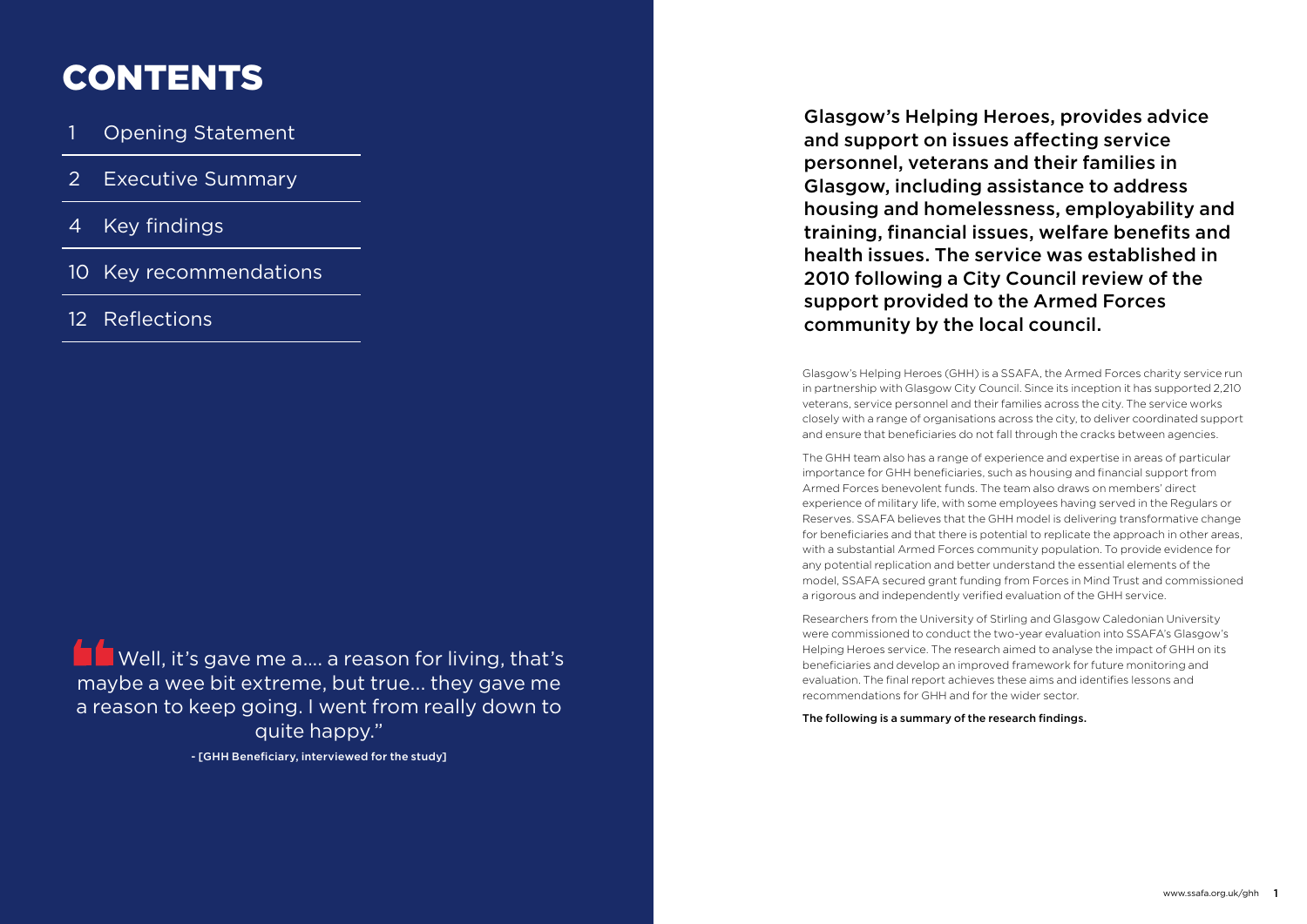This report is the final output from a two-year independent evaluation of SSAFA's Glasgow's Helping Heroes service. The research was carried out by the University of Stirling and Glasgow Caledonian University and funded by Forces in Mind Trust (FiMT).

Glasgow's Helping Heroes (GHH) is a holistic service providing advice and support on issues affecting service personnel, veterans and their families in Glasgow, including housing and homelessness, employability and training, financial issues, welfare benefits and health issues. GHH is operated by SSAFA, the Armed Forces charity, in partnership with Glasgow City Council, helping to meet the Armed Forces Covenant principle of ensuring that veterans are not disadvantaged by their time in service.

The research aimed to do two things. Firstly, to assess the impact of the GHH service, using a Social Return on Investment (SROI) analysis. And secondly, to support GHH in developing an improved framework for future monitoring and evaluation. This report provides the findings from both of these aspects, identifying lessons for GHH and also for the wider sector.

# EXECUTIVE SUMMARY

# **Purpose of the report**

# **Evaluation of methodology**

The research consisted of three inter-connected elements. Firstly, a Theory of Change model was developed to provide a framework for the evaluation. Secondly, the Independence Outcomes Star was introduced as a new approach to outcomes measurement within GHH, following an options appraisal. Lastly, a Social Return on Investment (SROI) analysis was conducted to evaluate the impact of the GHH service relative to its costs.

• Theory of Change (ToC) model was developed through a collaborative workshop with the GHH team, to clarify the intended outcomes from the service and the process involved. The model identified GHH's distinctive characteristics such as compassionate and knowledgeable staff, the accessibility of the holistic service, and a flexible, person-centred approach . It identified the activities of the service- such as helping with housing applications, the outputs of these activities for example is achieving a tenancy for beneficiary, and the outcomes for the beneficiary - a secure, comfortable home. In order to verify elements of the ToC model (as well as gathering data to inform the SROI research) eight in-depth interviews were carried out with stakeholders. The beneficiary perspective of the ToC model was verified as

• Outcomes Star selection and implementation. Building on the ToC, existing data collected by GHH was reviewed in detail, to identify which elements of the model were already being measured, with a particular focus on outcomes. The review informed an options appraisal exercise to assess alternative outcome measurement frameworks for GHH, leading to the adoption of the Independence Outcomes Star by GHH. Outcomes Stars are completed collaboratively by a key worker and their beneficiary on a periodic basis, in order to measure progress along a 'journey of change'. The Independence Outcome Star has six key outcome areas- finances, housing, health, activities, social life and wellbeing- which map very closely onto the outcomes identified

- part of the 12 GHH beneficiary interviews.
- through the ToC process.
- proxies can be found in the full report.

• Social Return on Investment (SROI) the final element of the evaluation, and the core of this report. SROI methodology aims to capture the social and environmental impacts of a service, as well as economic value. Financial proxies are employed to represent non-monetary benefit. Building on the ToC and the review of existing data, it was decided to focus the SROI analysis primarily on four main areas of work and their directly associated outcomeshousing, finance, employment and wellbeing- as the most tangible outcomes. The omission of the other outcomes does not invalidate the SROI analysisrather, it suggests that the ratio will be an underestimate since, whilst all costs are included, the SROI figure only covers a subset of the total social impact delivered. The calculations and the data used to identify robust financial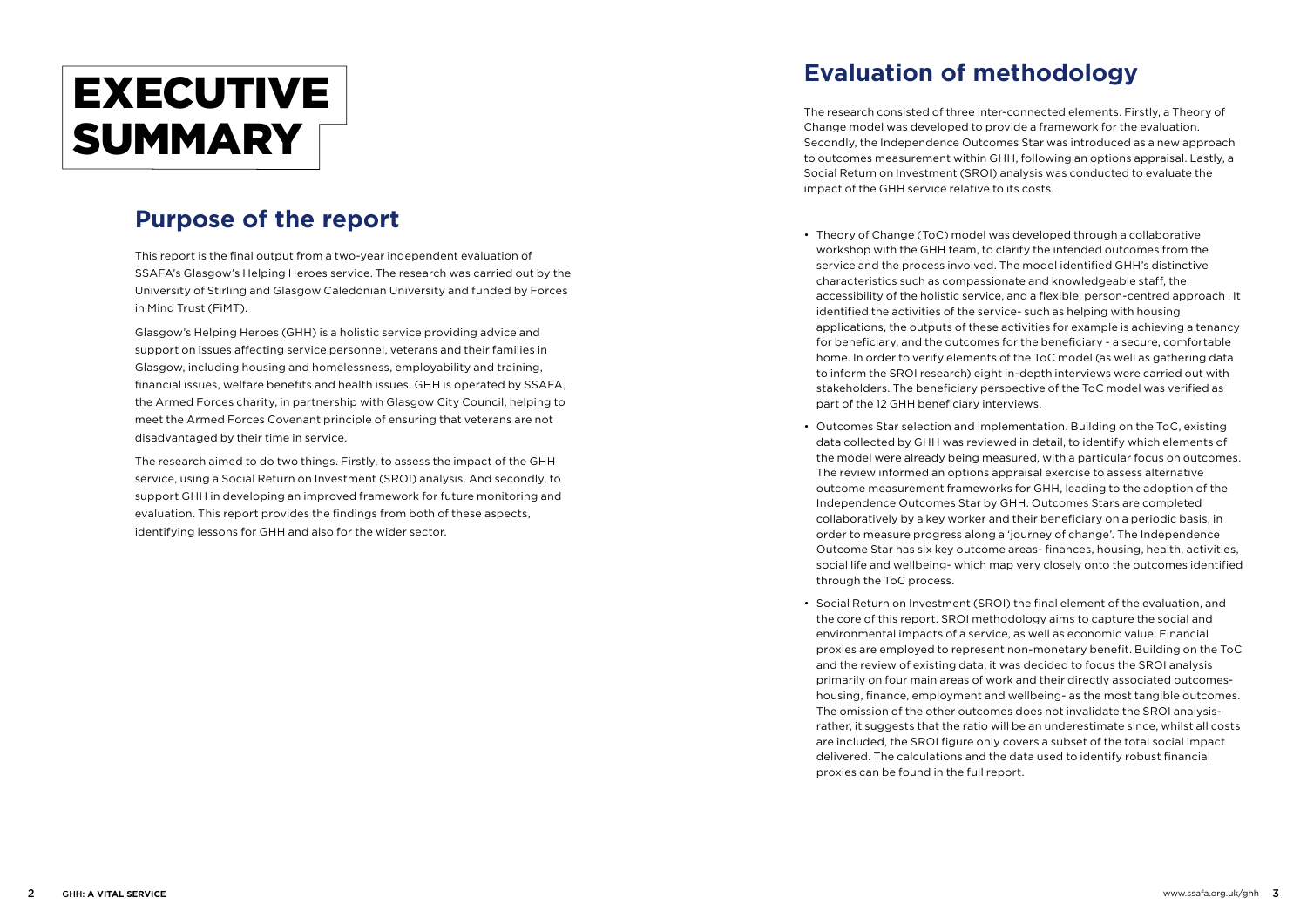# **Key findings**

### Social Return on Investment (SROI)

The primary finding from the evaluation is that GHH provides a vital service for vulnerable veterans across Glasgow, delivering substantial social impact. The SROI analysis which forms the core of this evaluation demonstrates the significant value for money that GHH delivers.

### For every £1 invested in the service, GHH delivers £6.63 of social value.

Our sensitivity analysis illustrates a range of potential values from £3.81 to £11.16, but most importantly, outline analysis of data from previous years (pre-Covid years) indicates that the social value figure in 'normal' conditions would be around £11.68 for every £1 invested in the GHH service.

The true meaning of the SROI ratio can be seen through the personal impacts experienced by GHH beneficiaries. For many of the beneficiaries interviewed as part of this evaluation, the support they received was life-changing:

*"Yeah, [GHH] totally changed my life. As I said my partner... I'm in a different house, she's in a different house but we've got on a lot better. If it wasn't for GHH I wouldn't be sitting here just now. I don't know where I'd be." - (GHH beneficiary)*

These social impacts do not just affect GHH beneficiaries, but also deliver benefits and cost-savings to public services. For example, by assisting beneficiaries to move away from homelessness, GHH saves money for Glasgow City Council in terms of homelessness provision and temporary accommodation. In addition, research evidence on the hidden costs of homelessness suggests that such work delivers significant savings for health and criminal justice services, which are heavily used by homeless individuals.

This wider impact often arises because GHH can span the boundaries between the Armed Forces world and civilian welfare systems:

*"Certainly one of the gaps that it plugs for us is housing support because…one of the main issues still with veterans returning to the city and well, they're maybe not even returning to Glasgow, they'll be returning from service but choose Glasgow to return to and the housing regulations are incredibly complex... and hard to navigate…So it's really helpful for us, it's an enquiry we get quite a lot [and] we can say there's a housing expert there." - (GHH Stakeholder)*

### GHH delivers life-changing support

Crucially, it is essential to recognise that the impact of a service such as GHH cannot be reduced to a single financial number. Whilst the SROI figure provides a valuable shorthand for social impact, no such summary can hope to capture the full range and depth of changes delivered for beneficiaries. As the qualitative evidence from the beneficiary and stakeholder interviews shows, GHH delivers life-changing support for some of the most vulnerable veterans, many of whom would not be reached by mainstream services, or would themselves be very reluctant to engage with non-specialist organisations.

The evidence from this evaluation suggests that there are a number of aspects of GHH's approach which are essential.

The key characteristics of the service can be summarised as follows:

#### • Support to navigate public services and other aspects of civilian knowledge

- Accessibility of holistic service
- 
- Expert knowledge of housing, welfare and other systems
- Person-centred, flexible support service
- Consistent and proactive communication

Most of these service characteristics would be of value to any vulnerable beneficiary group. Whilst the notion of a person-centred approach which treats people with respect, care and empathy is common to many public and third sector organisations, the evidence from GHH suggests that services need to be tailored in specific ways to meet the distinctive needs of veterans. Understanding the impacts of Service life for some veterans lies at the heart of the success of the GHH model. SSAFA and the GHH team recognise that veterans can struggle with the complexity of the multiple bureaucracies of the civilian world, and that a combination of pride and the perceived differences between Service and civilian services can lead veterans to disengage, even when they have substantial needs. Having team members with Service experience, working alongside others with substantial expertise in civilian welfare systems such as housing, seems to be valuable – providing peer support and professional expertise under one roof.

# **Improving GHH's framework for monitoring and evaluation**

The key development of interest beyond GHH was the introduction of the Independence Outcomes Star, following an options appraisal process. This particular tool is being adopted by an increasing number of organisations across the Armed Forces charity sector and therefore offers potential for wider impact analysis, beyond GHH and SSAFA. Although delays caused by the COVID-19 pandemic prevented a full analysis of Outcomes Star data from GHH, or incorporation into the SROI, the early data suggests that there is considerable value in using this tool to capture less tangible, but vitally important welfare outcomes for veterans.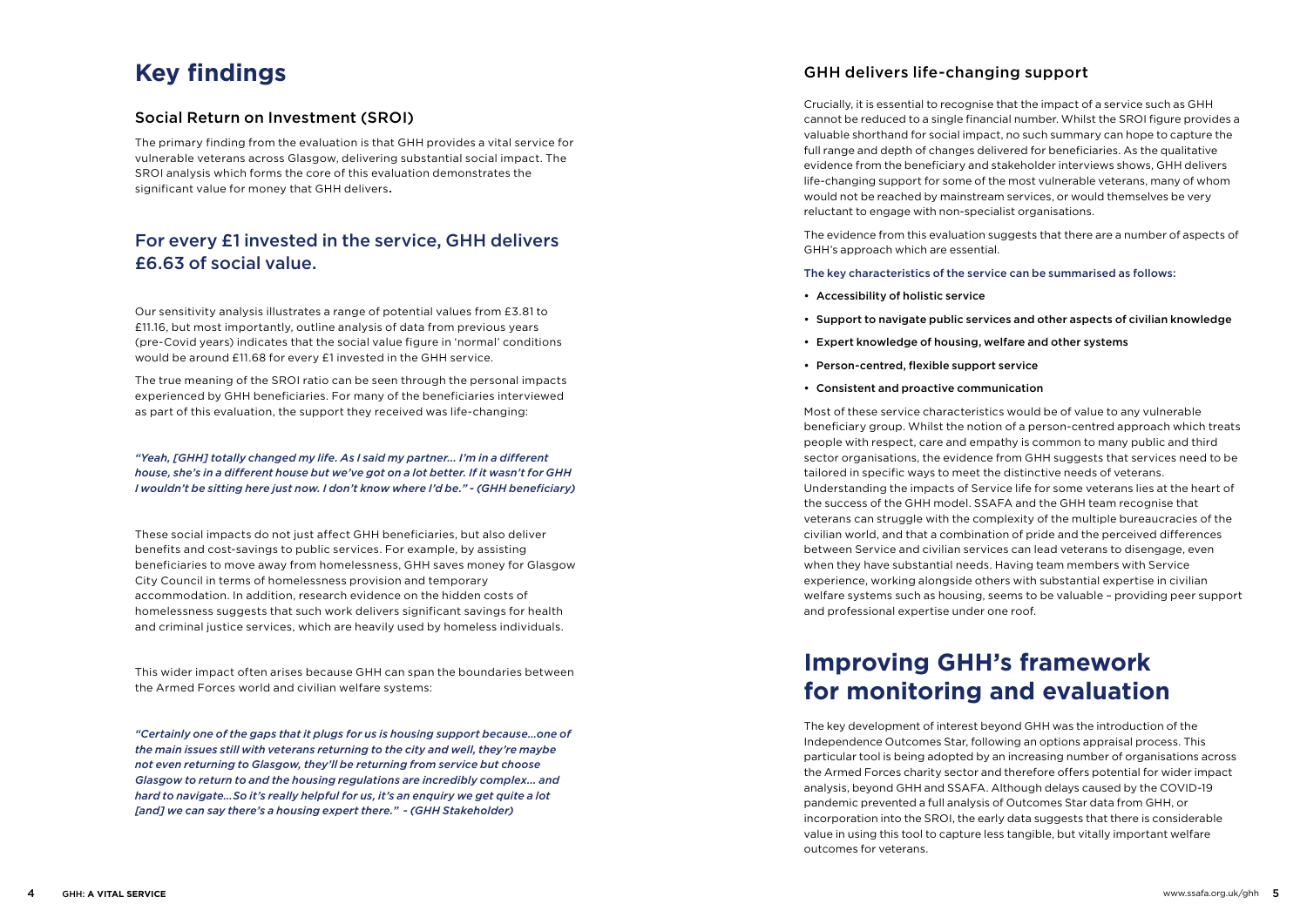

**I I think the best bit was...well one was not being** judged, they didn't judge me whatsoever because, you know, I would hate for anybody to get in this state, but when you get to this state it's like you're embarrassed more than anything, but they didn't make me feel that way at all. They were there to help and do a job and that's exactly what they done."

- (GHH beneficiary interviewed for the evaluation study)

# **For every £1 invested in the service, GHH delivers £6.63 of social value**

In normal conditions that social value would be £11.68 for every £1 invested in GHH\*

\*\*\* 10% of Scotland's population live in Glasgow, surveys conducted by the MOD in 2016 and the Royal British Legion in 2014 suggest that the number of veterans living in Scotland is estimated to be around 220,000 and the wider Armed Forces community is around 530,000

\*\*\*\* The vast majority of veterans, service leavers, serving personnel and Forces families will not



Figure generated using outline analysis of data from previous years (pre-Covid years)

£1,658,891 is the annual present value of GHH's social impact based on the benefeciaries' data analysed.

Estimated 50,000 members of the Armed Forces community living in Glasgow \*\*\*

- Glasgow City Council
- Citizens Advice Bureau (CAB)
- Scottish Veterans Residences
- Crisis Counselling
- Rangers Community Foundation
- Veterans Housing Scotland
- PoppyScotland
- and Veterans Welfare Service.
- 
- \*\* 1 October 2020 to 30 September 2021
- 
- require support, GHH and SSAFA are there for those that do.

12 GHH beneficiaries were interviewed for this evaluation study.

### 8 stakeholder organisations were interviewed for this evaluation study: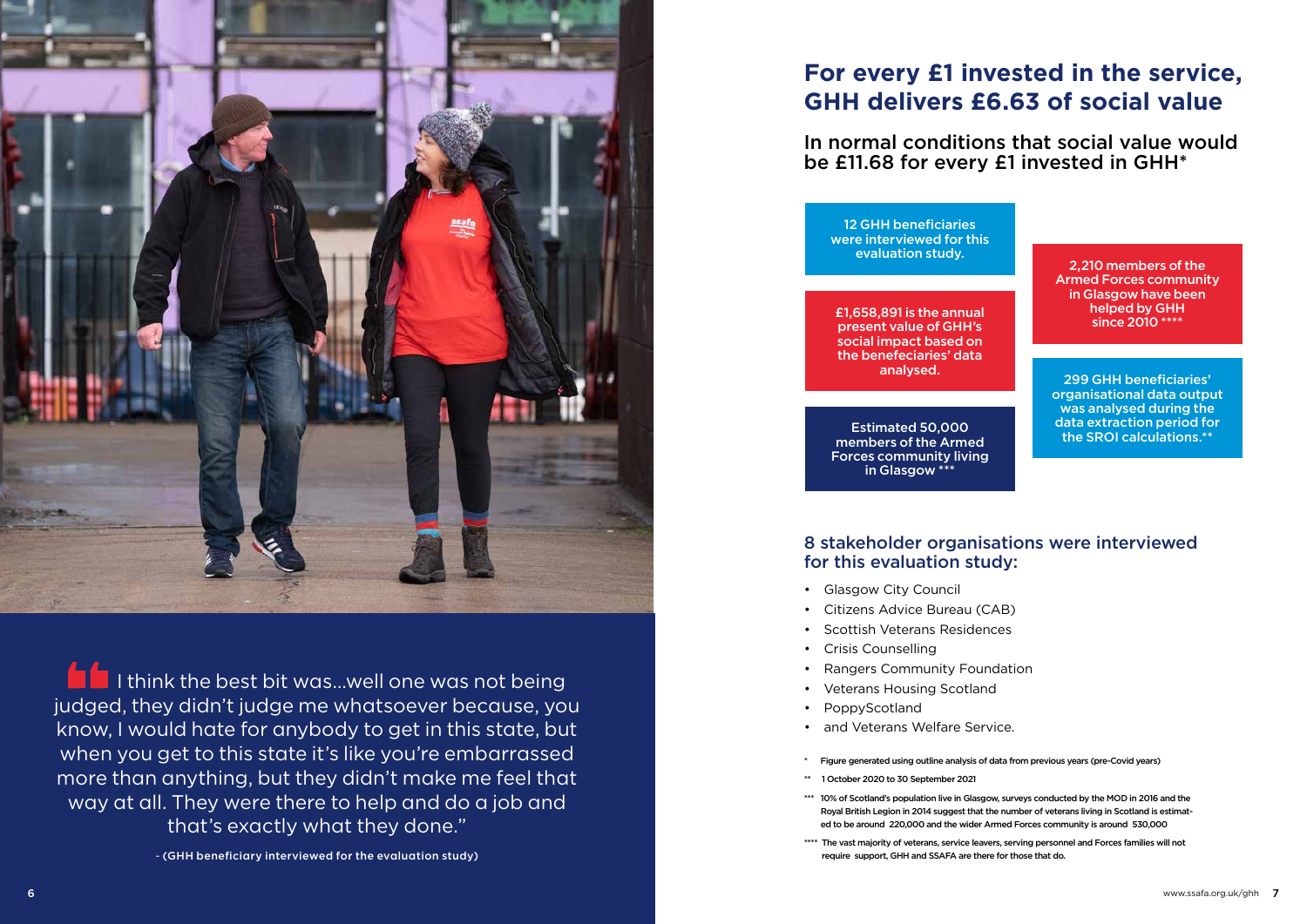The Independence Outcomes Star was implemented within GHH, following an options appraisal process to identify a framework to more effectively capture all of the outcomes delivered for their beneficiaries.

Due to COVID-19 pandemic restrictions, the implementation of the Outcomes Star was delayed until Spring 2021, thus there is insufficient data to provide robust findings for this report. However the Independence Outcomes Star is now being used routinely with all current GHH beneficiaries, and 92 beneficiaries have been engaged with the process. A large majority (82%) have completed one Star. Standard practice is to complete a second Star with beneficiaries at the end of a short engagement, or after several months in a longer engagement, due to delay in introduction, most beneficiaries had not reached this point by the end of the data analysis stage of this evaluation.

Of those who had completed at least two stars, during the analysis stage the data indicates that GHH is enabling beneficaries to progress along their journey in all outcome areas, with just a few beneficiaries experiencing setbacks.

## **Purpose of the report**

#### **HOW MUCH PROGRESS ARE PEOPLE MAKING IN EACH OUTCOME AREA?**



# **Hazel\***

Hazel is the widow of a Corporal in the Gordon Highlanders, who had served a full career. She had approached GHH because she was a bit behind with her rent and her fridge-freezer had broken down.

The GHH team rapidly discovered that Hazel had been struggling financially for some time – she was finding it difficult to make ends meet on a day-to-day basis and had been unable to buy any new clothes for at least three years. Drawing on funding from the Benevolent Funds, GHH were able to get Hazel back onto an even keel, paying off her rent arrears, buying a new fridge-freezer, and enabling her to buy food, new clothes and other items that she needed.

Beyond her immediate financial needs, the GHH team identified that Hazel's mental wellbeing had been badly affected by her situation, and that this had been exacerbated by the loss of social contact during the pandemic. Recognising that Hazel had been unable to buy even basics for some time, GHH delivered some little extras:

*"They went above and beyond… they even brought me down a couple of bags of cat food. When [GHH team member] came down with that cat food, he brought a little bag, he had a little bag with them and he says, I've brought you a little present to cheer you up a little bit, and it was five little glass things that you put tea lights in, so he brought the candles and a box of chocolates. And I was just like, oh, that melted my heart."*

From Hazel's perspective, the monetary help transformed her financial situation and significantly reduced her stress level, but the key things were about how she was treated by the team:

*"I think the best bits was…well one was not being judged, they didn't judge me whatsoever because, you know, I would hate for anybody to get in this state, but when you get to this state it's like you're embarrassed more than anything, but they didn't make me feel that way at all. They were there to help and do a job and that's exactly what they done. [And the other] part I think was the constant letting me know what was going on - basically every week, sometimes twice a week they would phone and tell me where they were with getting [financial] help."*

*\*name changed to protect anonymity*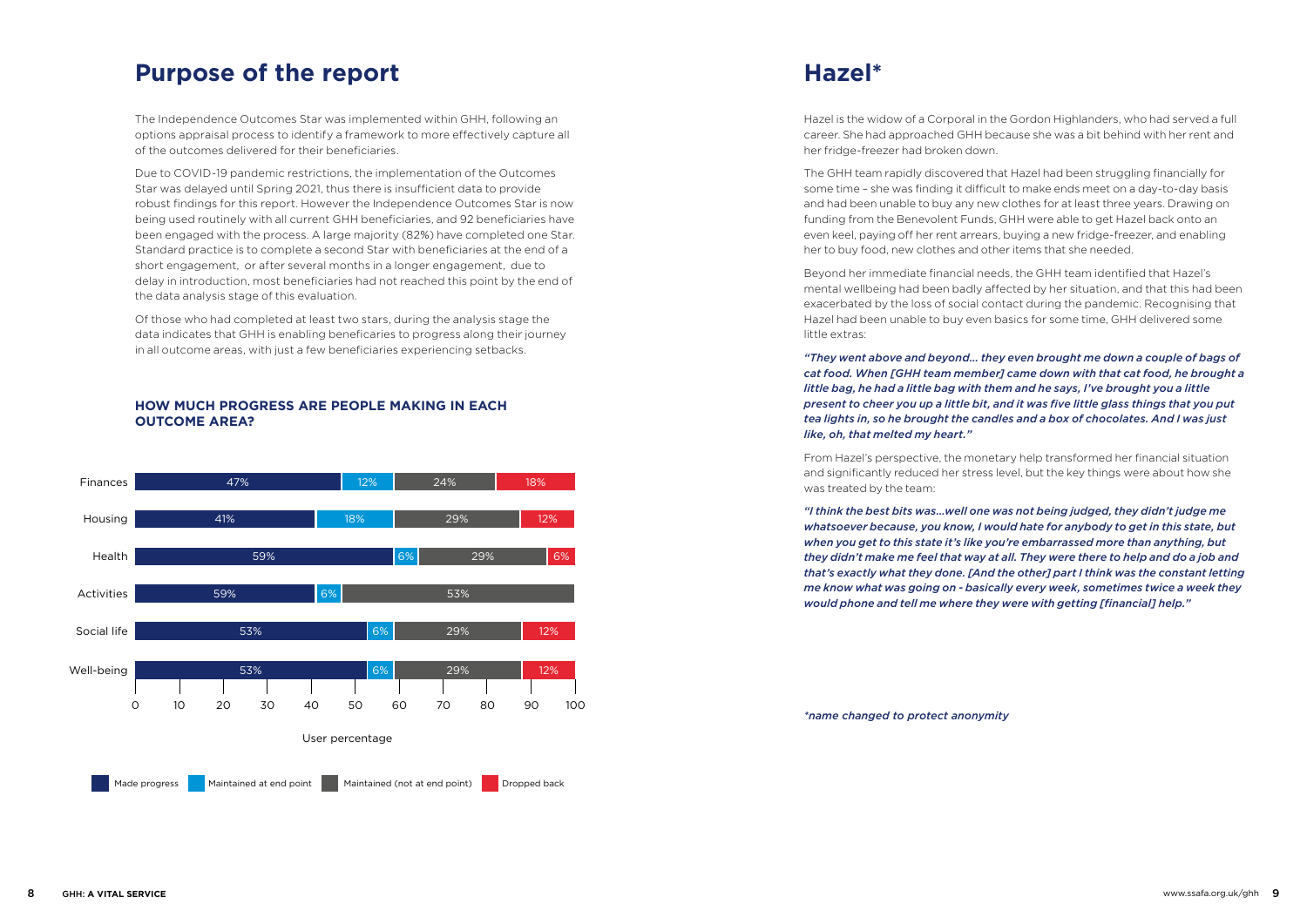# **Key recommendations**

The findings regarding the social impact generated by GHH and the crucial characteristics of the service which enable this impact, lead to a set of recommendations. There are no major changes amongst the recommendations. The core conclusion from the evaluation is that GHH is providing a service which is highly valued by beneficiaries, which delivers substantial social value in terms of outcomes related to housing, finance, employment, resilience and mental wellbeing.

These recommendations are directed primarily to GHH and SSAFA, but many of them will interest other organisations working to support members of the Armed Forces community.

#### a) Keep up the vital service.

The service in its current form is delivering excellent outcomes for veterans in need. Maintaining the key elements of the GHH approach outlined above is important, including relationships with key partners.

#### b) Explore possibilities for more expert support around employment.

Of the three main outcomes identified in the Theory of Change, employment is arguably the area where GHH could do more. Although the 2020-21 figures are clearly lower than usual due to the pandemic, there is still scope for greater focus on employment outcomes. Options for providing more expert support, either in-house or through external partners, may be useful as the employment market grows in the post-lockdown environment.

#### c) Utilise the Outcomes Star approach and data more widely.

Although it has not been possible to use the Outcomes Star data to any great extent within this evaluation, the early indications are that the process of completing Stars and reviewing the associated data should be valuable in continuing to refine the GHH approach. In addition, refining the administrative data collected on clients and ensuring a coherent fit with the Outcomes Star methodology will be important to maintain and further improve the quality of their service delivery. SSAFA should consider learning from this experience to use the Outcomes Star methodology more widely across its services.

### d) Consider existing service provision.

The evidence from this evaluation suggests that the GHH model incorporates a number of characteristics which are essential in meeting the needs of vulnerable veterans. SSAFA should consider undertaking analysis to identify other areas of the UK where there may be unmet need for a holistic service like GHH, particularly in large cities where there are likely to be significant numbers of veterans. The data from the 2021/22 census is likely to be useful here.

#### f) Avoid extrapolating too much from the lockdown experience.

This evaluation highlights the way in which GHH was able to adapt quickly and effectively to the lockdown situation in 2020, moving to remote service provision and offering proactive support to the most vulnerable. However, the longer-term picture has demonstrated that there are limitations associated with losing faceto-face services, as some beneficiaries have struggled to ask for help or maintain contact. GHH and SSAFA need to strike a careful balance between maintaining the benefits of more online access and recognising its limitations. Further analysis of the preferred access routes for different veterans may be useful.

#### g) Create and promote across the military charity sector an outcomefocused data collection and evaluation approach to drive a cohesive approach to social impact measurement.

This project has highlighted the extent to which GHH has tended to collect data on activities, outputs and immediate outcomes, rather than identifying potential longer-term positive impacts on their beneficiaries. Although there have been some moves towards focusing on outcomes within SSAFA and across the wider Armed Forces charity sector, the overall picture remains inconsistent and patchy.

Building on the learning from this research, SSAFA want to work with Cobseo, Veterans Scotland and other service delivery partners to create and develop an outcome-focused data collection and evaluation approach which brings together organisations from across the sector to drive improvements and consistency in how social impact is measured. This should not necessarily aim to harmonise outcome measurement approaches, since the work and needs of each organisation will be distinct. However, there is a common understanding and agreement about the need to sharing learning around outcomes measurement and evaluation to demonstrate the dramatic difference that this support makes to people's lives.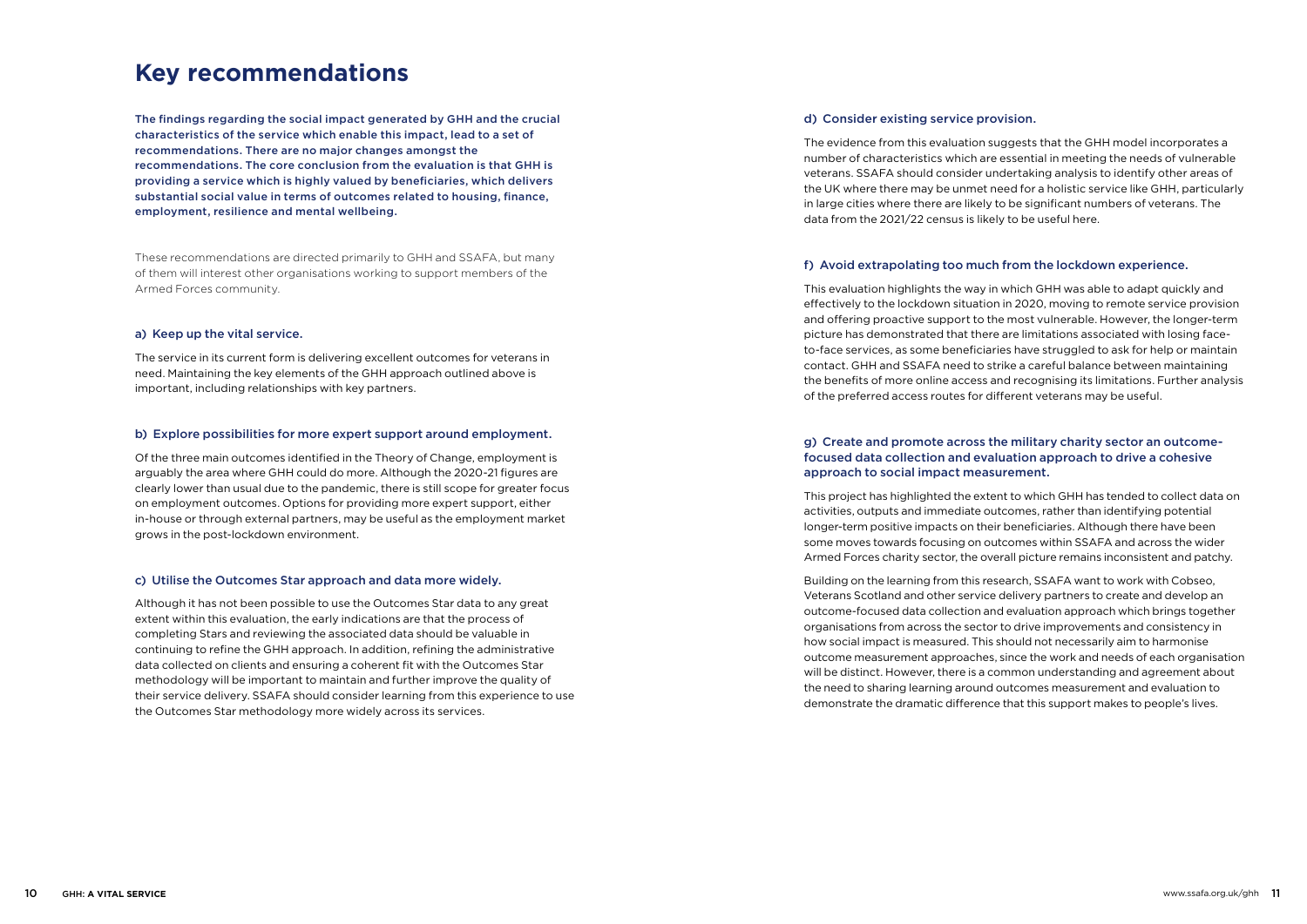



# **Closing statements**

SSAFA has always been incredibly proud of the holistic service provided by Glasgow's Helping Heroes (GHH), the support and assistance it provides to veterans, service personnel and military families in the city. Since GHH launched in 2010, we have witnessed the impact our work has in the feedback from our beneficiaries and the visible changes to their circumstances. But the insight was anecdotal; we needed an evidence-based evaluation of the service and an improved framework for monitoring our beneficiaries' outcomes going forward.

We therefore welcome the findings and recommendations of this independent evaluation report of GHH, conducted by researchers at the University of Stirling and Glasgow Caledonian University. That GHH is delivering a service with a Social Return on Investment as high as £6.63 for every £1 invested in the challenging times of Covid-19 is cause for celebration. The fact that in "normal conditions" this value could exceed £11 is testament to the quality of the support and provision the GHH team provide.

We are heartened by the recognition of this 'vital service' and that our core understanding of the impact of Service life for some veterans lies at the heart of GHH's and SSAFA's success. As life returned to a semblance of normality in the wake of the Covid-19 pandemic, GHH saw more requests for help getting into employment as job opportunities became available again, so our team is exploring ways to improve our offering to respond to this key issue.

SSAFA, and the wider military charity sector, has recognised that robust data collection and careful impact measuring are both crucial to ensuring effective service delivery, along with the importance of building our SROI measurement capability. Moving forward we will be using the Independent Outcome Star as a standard impact measuring tool with our GHH beneficiaries and we are currently investigating how we can apply these lessons to our other diverse support and welfare services.

I conclude by thanking Dr Steve Rolfe, Dr Fiona Henderson and their teams from the University of Stirling and Glasgow Caledonian University for their efforts in developing this SROI evaluation. We thank the report's funders, the Forces in Mind Trust, for recognising the importance of providing a rigorous assessment of the long-term impact that GHH delivers.

Finally, producing this assessment would not have been possible without the contributions of the stakeholder organisations GHH works closely with, or the views of our beneficiaries. We are humbled by their responses and how they described the impact of GHH's support on their lives. Reading that people say "if it wasn't for GHH I wouldn't be sitting here just now" or that the assistance they received gave them a reason for living, demonstrates poignantly why this vital service means so much, to so many.

Andrew Gregory Chief Executive, SSAFA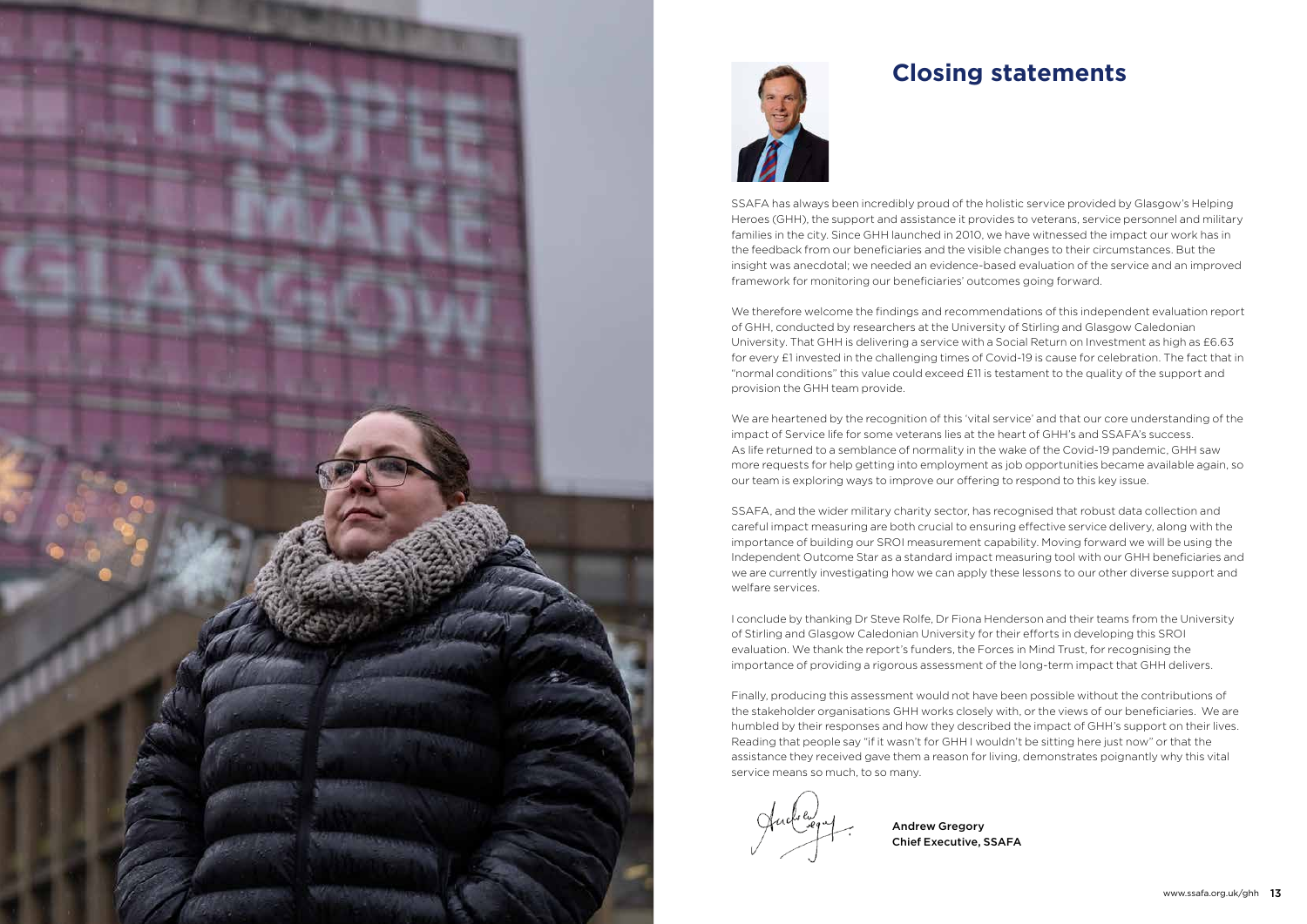

## **Supporting rigorous assessment of service's impact**

In an Armed Forces charity sector that numbers in excess of some 1,800 charities (2019) it is not surprising to find a diversity of support available covering employment, housing, community care and wellbeing, advice and advocacy and much more else besides. But despite the focus of some of these support services, many charities would note that often their clients reflect an array of needs in addition to the principal reason that caused them to present in the first place. Charities would also note the importance of community-based solutions in providing the most effective support and so it is axiomatic that a comprehensive knowledge of local support services and access to them is key.

Forces in Mind Trust first visited Glasgow's Helping Heroes in 2012 and, with others, have had a longstanding interest in a model of service delivery that takes a holistic approach to understanding and supporting its clients, through its unique partnership with Glasgow City Council and local partners. However, despite running successfully for many years, and with plenty of anecdotal evidence of its benefits and long-term impact, we recognised that it was important to provide a more rigorous assessment and objective evidence of its long-term impact for the veteran community and their families. That's entirely consistent with FiMT's vision that all ex-Service people and their families lead fulfilled civilian lives, and to drive improved support toward that end through objective evidence and learning. Thus, a project that evaluates the benefits of expert knowledge, good client communication, accessibility to services derived from a one-stop shop approach, services navigation support and a personcentred, flexible service offers valuable insight.

> We always notice the camaraderie of the group. I think veterans can be… picky about who they spend their time with. I think sometimes being engaged with groups that aren't solely veterans can be quite challenging for some of them. But being able to bring them all in together and they almost build that respect and friendship with each other, and they build a really strong group, which they've maybe not had since they've left the Forces… almost a support mechanism where they can push each other."

Forces in Mind Trust's mission is that all ex-Service persons and their families make a successful and sustainable transition to civilian life, a journey that sometimes requires resort to charities who dedicate themselves to this task. This report underscores the value of the GHH model, signalling the benefits of this approach to both SSAFA, local authorities and the wider Armed Forces charities sector alike. I therefore welcome this study and commend it to all those interested in a proven model and wanting to learn from its success.

 $T.F.M4$ 

- (GHH Stakeholder)

#### **Tom McBarnet**

Chief Executive (Acting), Forces in Mind Trust